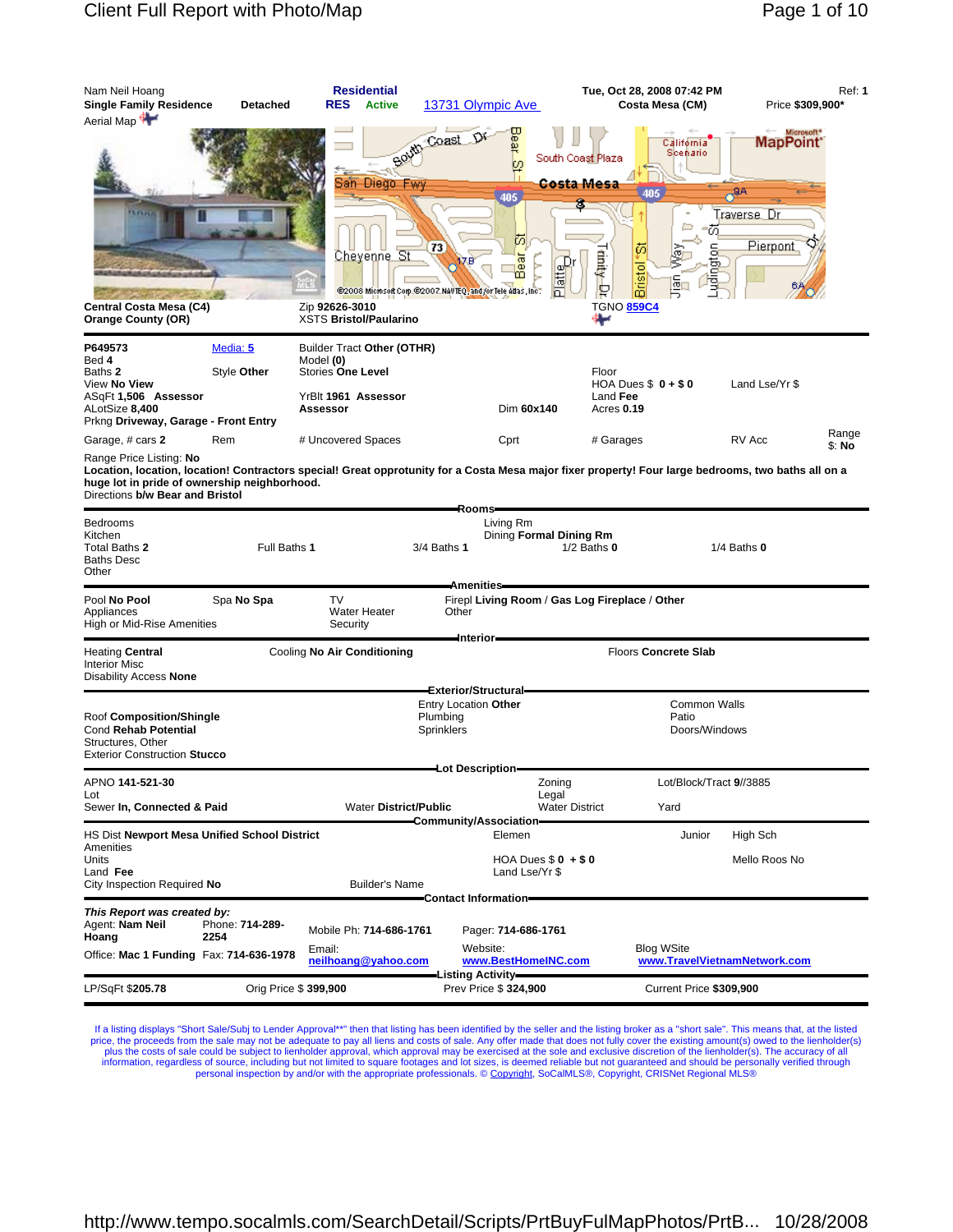| Nam Neil Hoang<br><b>Single Family Residence</b><br>Aerial Map                                                           | <b>Detached</b>         | <b>Residential</b><br><b>RES</b><br><b>Active</b>                                                              | 583 Yorkshire St                                                                                                                                                              | Tue, Oct 28, 2008 07:42 PM<br>Costa Mesa (CM)                                                                                                          | Ref: 2<br>Price \$311,900                                                                                                                                                                                                                                                                                              |
|--------------------------------------------------------------------------------------------------------------------------|-------------------------|----------------------------------------------------------------------------------------------------------------|-------------------------------------------------------------------------------------------------------------------------------------------------------------------------------|--------------------------------------------------------------------------------------------------------------------------------------------------------|------------------------------------------------------------------------------------------------------------------------------------------------------------------------------------------------------------------------------------------------------------------------------------------------------------------------|
| Southwest Costa Mesa (C2)<br><b>Orange County (OR)</b>                                                                   |                         | Placentia Ave<br>Continental Ave<br>Paperal Ave<br>Zip 92627-2628<br>XSTS Maple / 19th                         | <b>Pubua</b><br>Playhouse<br>Palace Ave<br>Wallace<br>œ<br>∦<br>Ave<br>Meyer<br>∛<br>Sterling<br><b>Termin</b><br>@2008 Microsoft Corp @2007 NAVTEQ, and /or Tele Atlas, Inc. | Costa Mesa Civio<br>larbor<br>Hamilton St<br>떃<br>Costa Mesa<br>Ş<br>Anaheim<br>丙<br>Charle<br>Maple<br>Rd<br>Ford<br>Å<br>≹<br><b>TGNO 888J3</b><br>⊶ | Microsoft <sup>®</sup><br><b>MapPoint</b><br>W Bay Q<br>55                                                                                                                                                                                                                                                             |
| L27891<br>Bed 3<br>Baths 2<br>View No View<br>ASqFt 987 Assessor<br>ALotSize 6,250                                       | Media: 6<br>Style Ranch | <b>Builder Tract Custom (CUST)</b><br>Model (c)<br><b>Stories One Level</b><br>YrBlt 1955 Assessor<br>Assessor | Dim 63x99                                                                                                                                                                     | Floor<br>HOA Dues $$0 + $0$<br>Land Fee<br>Acres 0.14                                                                                                  | Land Lse/Yr \$                                                                                                                                                                                                                                                                                                         |
| Prkng Driveway<br>Garage, # cars 1                                                                                       | Rem                     | # Uncovered Spaces 1                                                                                           | Cprt                                                                                                                                                                          | # Garages                                                                                                                                              | Range<br>RV Acc                                                                                                                                                                                                                                                                                                        |
| Range Price Listing: No<br>incentives offered to the buyer.<br>Directions www.mapquest.com<br>Bedrooms All Bedrooms Down |                         |                                                                                                                | -Rooms-                                                                                                                                                                       | Living Rm Living Rm Entrance                                                                                                                           | \$: No<br>Located in a convenient location close to 19th Street and Harbor Blvd., this property offers a spacious living area adjacent to a recently remodeled<br>open kitchen. With a large private rear yard, this property is a true opportunity in today's market. This is a Bank Owned Property with closing cost |
| Kitchen Open to Family Room<br>Total Baths 2<br><b>Baths Desc</b><br>Other                                               | Full Baths 1            |                                                                                                                | Dining Family Room<br>$3/4$ Baths $0$                                                                                                                                         | $1/2$ Baths 1                                                                                                                                          | $1/4$ Baths $0$                                                                                                                                                                                                                                                                                                        |
| Pool No Pool<br>Appliances<br>High or Mid-Rise Amenities                                                                 |                         | Spa No Spa                                                                                                     | <b>Amenities</b><br>-Interior-                                                                                                                                                | TV Cable TV<br><b>Water Heater</b><br>Security                                                                                                         | Firepl<br>Other                                                                                                                                                                                                                                                                                                        |
| <b>Heating Forced Air</b><br><b>Interior Misc Drywall Walls</b><br>Disability Access No Interior Steps                   |                         | Cooling No Air Conditioning                                                                                    | <del>- E</del> xterior/Structural -                                                                                                                                           | Floors Carpet - Partial, Linoleum                                                                                                                      |                                                                                                                                                                                                                                                                                                                        |
| Roof Composition/Shingle<br>Cond As Is<br>Structures, Other<br><b>Exterior Construction Stucco</b>                       |                         | Plumbing<br>Sprinklers                                                                                         | Entry Location Ground Level - no steps                                                                                                                                        |                                                                                                                                                        | <b>Common Walls</b><br>Patio<br>Doors/Windows                                                                                                                                                                                                                                                                          |
| APNO 422-134-03<br>Lot<br>Sewer In, Connected & Paid                                                                     |                         | <b>Water District/Public</b>                                                                                   | Lot Description-<br>Zoning<br>Legal<br><b>Water District</b>                                                                                                                  | Lot/Block/Tract 9//2313<br>Yard Back, Fenced-Rear, Front, Fully Fenced                                                                                 |                                                                                                                                                                                                                                                                                                                        |
| HS Dist Newport Mesa Unified School District<br>Amenities<br>Units<br>Land Fee<br>City Inspection Required No            |                         | <b>Builder's Name</b>                                                                                          | Community/Association=<br>Elemen<br>HOA Dues $$0 + $0$<br>Land Lse/Yr \$                                                                                                      | Junior                                                                                                                                                 | High Sch<br>Mello Roos No                                                                                                                                                                                                                                                                                              |
| This Report was created by:<br>Agent: Nam Neil<br>Hoang<br>Office: Mac 1 Funding Fax: 714-636-1978                       | Phone: 714-289-<br>2254 | Mobile Ph: 714-686-1761<br>Email:<br>neilhoang@yahoo.com                                                       | Contact Information-<br>Pager: 714-686-1761<br>Website:<br>www.BestHomeINC.com                                                                                                | <b>Blog WSite</b>                                                                                                                                      | www.TravelVietnamNetwork.com                                                                                                                                                                                                                                                                                           |
| LP/SqFt \$316.01                                                                                                         |                         | Orig Price \$ 311,900                                                                                          | -Listing Activity-<br>Prev Price \$                                                                                                                                           | Current Price \$311,900                                                                                                                                |                                                                                                                                                                                                                                                                                                                        |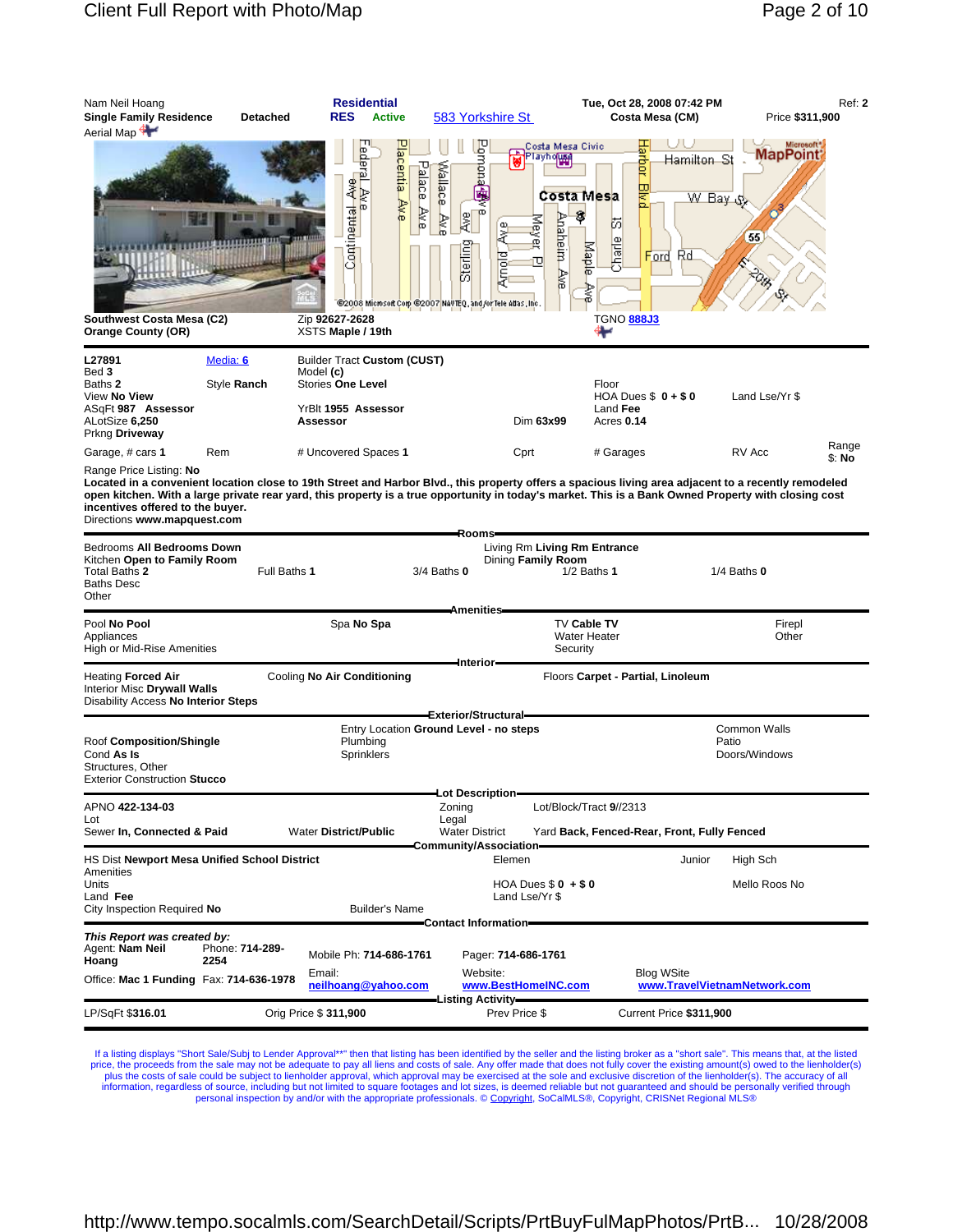| Nam Neil Hoang<br><b>Single Family Residence</b><br>Aerial Map                                                                | <b>Detached</b>                                                        | <b>Residential</b><br><b>RES</b><br><b>Active</b>                                                                                                                                       | 683 W Wilson St                                                                                                                                                                                  | Tue, Oct 28, 2008 07:42 PM<br>Costa Mesa (CM)                                                                                                                                                                                                                                                                                | Ref: 3<br>Price \$351,900                                                                               |
|-------------------------------------------------------------------------------------------------------------------------------|------------------------------------------------------------------------|-----------------------------------------------------------------------------------------------------------------------------------------------------------------------------------------|--------------------------------------------------------------------------------------------------------------------------------------------------------------------------------------------------|------------------------------------------------------------------------------------------------------------------------------------------------------------------------------------------------------------------------------------------------------------------------------------------------------------------------------|---------------------------------------------------------------------------------------------------------|
| Southwest Costa Mesa (C2)<br><b>Orange County (OR)</b>                                                                        |                                                                        | <b>Fairview</b><br><b>Regional</b><br>Park<br>Darrell St<br>VV Wilson<br>-St<br>St<br>Capitol<br>St<br>Senate<br>Congress, St<br>Governor St<br>Zip 92627-2468<br>XSTS W. Wilson/Pomona | Estancia<br><b>High School</b><br>喦<br><mark>Joann St ⊕</mark><br>Enter<br>Wilson <sup>-</sup><br>mentary<br>School p<br>Elementary<br>@2008 Microsoft Corp @2007 NAVTEQ, and for Tele Abast inc | Costa Mesa Country Club<br>Costa Mesa<br>ᅚ<br><b>Alther</b><br>enonna<br>ω<br>և<br>Φ<br>늾<br>. 42<br>Map <sup>1</sup><br>Ney<br>N<br>₽<br>Victoria St<br><b>TGNO 888H2</b>                                                                                                                                                   | <b>Harbor Blvd</b><br><b>MapPoint</b><br>Wilson<br>Park<br>Hadder<br>Φ١<br>∛<br>Φ<br>빻<br><u>allegi</u> |
| S551862<br>Bed 3<br>Baths 2<br>View No View<br>ASqFt 1,011 Assessor<br>ALotSize 6,218<br>Prkng Driveway, Garage - Front Entry | Media: 10<br>Style Traditional                                         | Builder Tract Other (OTHR)<br>Model (0)<br><b>Stories One Level</b><br>YrBlt 1955 Assessor<br>Assessor                                                                                  | Dim 60x103                                                                                                                                                                                       | Floor<br>HOA Dues $$0 + $0$<br>Land Fee<br>Acres 0.14                                                                                                                                                                                                                                                                        | Land Lse/Yr \$                                                                                          |
| Garage, # cars 2<br>Range Price Listing: No<br>has a lot of hidden potential.                                                 | Rem 0<br>Directions On W. Wilson in between Placentia and Harbor Blvd. | # Uncovered Spaces                                                                                                                                                                      | Cprt                                                                                                                                                                                             | # Garages 1<br>This 3 bedroom, 2 Bath fixer sits on a good lot in a great neighborhood. A nice sized front yard enclosed by a white picket fence with 2 car garage<br>plus wide driveway for extra parking. The back yard has a covered patio and is enclosed by block walls for privacy. Needs a lot of work, but this home | Range<br>RV Acc<br>\$: No                                                                               |
| <b>Bedrooms</b><br>Kitchen Formica Counters<br>Total Baths 2<br>Baths Desc Dual Entry (Jack and Jill) Bath<br>Other           | Full Baths 2                                                           |                                                                                                                                                                                         | Rooms-<br>$3/4$ Baths $0$                                                                                                                                                                        | Living Rm Living Rm Entrance, Living Room<br>Dining Kitchen/Dining Combo<br>$1/2$ Baths $0$                                                                                                                                                                                                                                  | $1/4$ Baths $0$                                                                                         |
| Pool No Pool<br>Appliances<br>High or Mid-Rise Amenities                                                                      |                                                                        | Spa No Spa                                                                                                                                                                              | <b>Amenities</b><br>TV<br>Water Heater None<br>Security<br>–Interior–                                                                                                                            |                                                                                                                                                                                                                                                                                                                              | Firepl<br>Other                                                                                         |
| Heating Other Heating<br>Interior Misc Entrance - Living Room<br>Disability Access None                                       |                                                                        | Cooling No Air Conditioning                                                                                                                                                             | Exterior/Structural-                                                                                                                                                                             | Floors Carpet - Partial, Ceramic Tile                                                                                                                                                                                                                                                                                        |                                                                                                         |
| Roof Composition/Shingle<br>Structures, Other<br><b>Exterior Construction Stucco</b>                                          | Cond Additions/Alter, As Is, Fixer, Repairs Major Needed               |                                                                                                                                                                                         | Entry Location Ground Level w/steps<br>Plumbing<br>Sprinklers<br>-Lot Description-                                                                                                               | Patio Patio<br>Doors/Windows                                                                                                                                                                                                                                                                                                 | Common Walls No common walls                                                                            |
| APNO 422-171-07<br>Lot Lot Level-Flat<br>Sewer In, Connected & Paid                                                           | <b>Water District/Public</b>                                           | Zoning<br>Legal                                                                                                                                                                         | Water District Mesa Consolidated Water Dist.<br>Community/Association-                                                                                                                           | Lot/Block/Tract 5//2387                                                                                                                                                                                                                                                                                                      | Yard Block Wall, Partially Fenced, Wood                                                                 |
| Amenities<br>Units<br>Land Fee<br>City Inspection Required No                                                                 | HS Dist Newport Mesa Unified School District                           | <b>Builder's Name</b>                                                                                                                                                                   | Elemen<br>HOA Dues $$0 + $0$<br>Land Lse/Yr \$<br><b>Contact Information-</b>                                                                                                                    | High Sch<br>Junior                                                                                                                                                                                                                                                                                                           | Mello Roos Unknown                                                                                      |
| This Report was created by:<br>Agent: Nam Neil<br>Hoang<br>Office: Mac 1 Funding Fax: 714-636-1978                            | Phone: 714-289-<br>2254<br>Email:                                      | Mobile Ph: 714-686-1761<br>neilhoang@yahoo.com                                                                                                                                          | Pager: 714-686-1761<br>Website:<br>www.BestHomeINC.com                                                                                                                                           | <b>Blog WSite</b>                                                                                                                                                                                                                                                                                                            | www.TravelVietnamNetwork.com                                                                            |
| LP/SqFt \$348.07                                                                                                              | Orig Price \$ 351,900                                                  |                                                                                                                                                                                         | <b>Listing Activity</b><br>Prev Price \$                                                                                                                                                         | Current Price \$351,900                                                                                                                                                                                                                                                                                                      |                                                                                                         |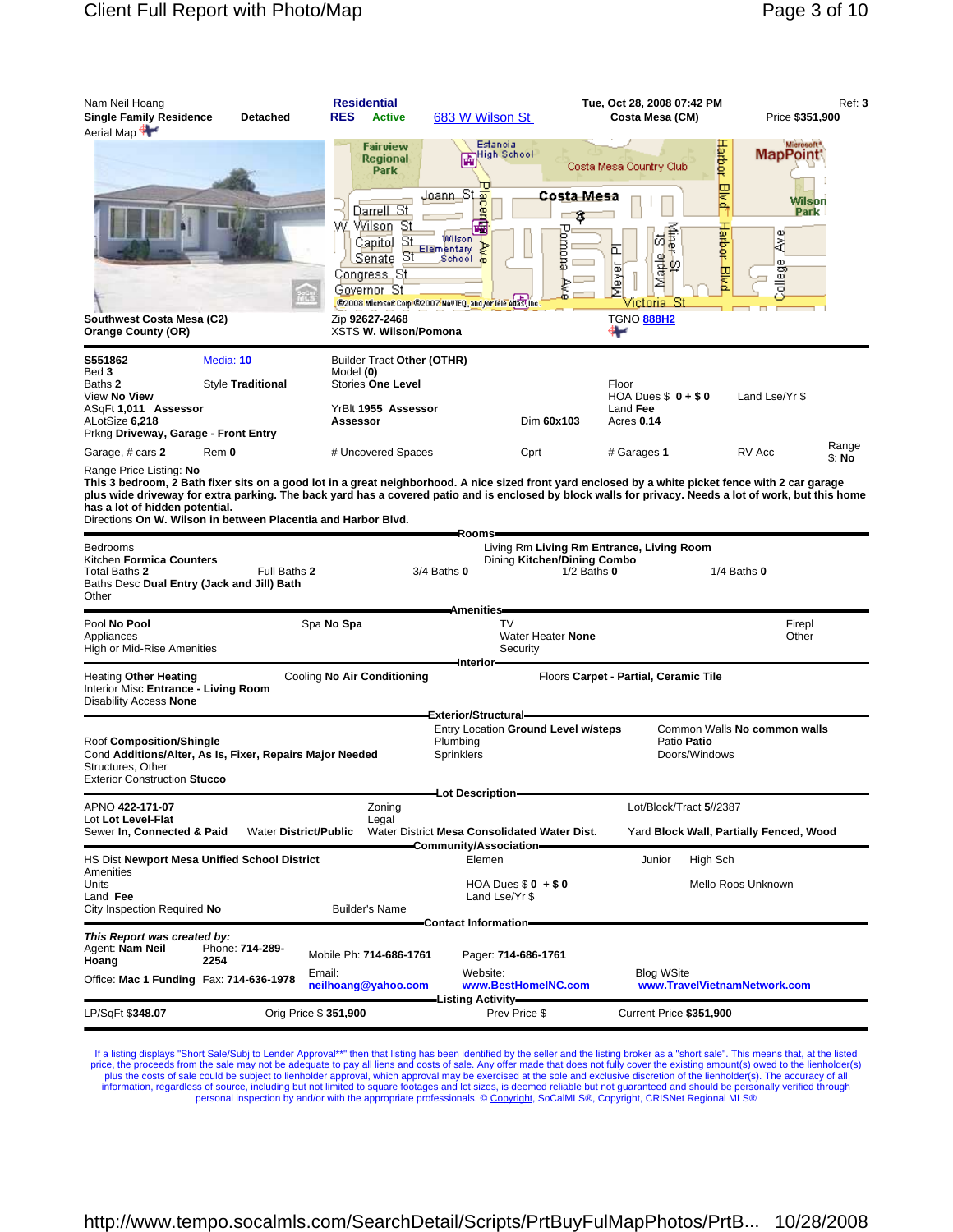| Nam Neil Hoang<br><b>Single Family Residence</b><br>Aerial Map                                     | <b>Detached</b>         | <b>Residential</b><br><b>RES</b><br><b>Active</b>                                                              | 2224 Wallace Ave                                                                                                                                                                                                                       | Tue, Oct 28, 2008 07:42 PM<br>Costa Mesa (CM)                                                                                                                                                                                                             | Ref: 4<br>Price \$359,900                                                                                                                              |
|----------------------------------------------------------------------------------------------------|-------------------------|----------------------------------------------------------------------------------------------------------------|----------------------------------------------------------------------------------------------------------------------------------------------------------------------------------------------------------------------------------------|-----------------------------------------------------------------------------------------------------------------------------------------------------------------------------------------------------------------------------------------------------------|--------------------------------------------------------------------------------------------------------------------------------------------------------|
| Southwest Costa Mesa (C2)<br><b>Orange County (OR)</b>                                             |                         | 占<br>5<br>ğ<br>Zip 92627-2913<br>XSTS E/ Placentia and N/ Victoria                                             | <b>Fairview</b><br><b>Regional Park</b><br>Joann St<br>Darrell St<br>Wilson<br>Sι<br>Capitol<br><b>Elementary</b><br>School<br>Congress St<br>Victoria - <del>S</del> t<br>@2008 Microsoft Corp @2007 NAVTEQ, and /or Tele Atlas, Inc. | Costa Mesa Country Club<br><mark>Joann St</mark><br>Darrell St<br>W. Wilson, St.<br>Ş<br>௳<br>Costa Mesa<br><u>lak</u><br>Page<br>Pr <u>ivate,</u><br>School H<br><b>Victoria</b><br>St<br>Christ Lutherah<br>Elementary School<br><b>TGNO 888H2</b><br>⊷ | Microsoft <sup>*</sup><br>MapPoint <sup>®</sup><br>Harbor Blvd<br>Miner <sub>5t</sub><br>혀<br>Maple                                                    |
| P660534<br>Bed 3<br>Baths 2<br>View <b>No View</b><br>ASqFt 1,215 Assessor<br>ALotSize 6,000       | Media: 1<br>Style Other | Builder Tract Other (OTHR)<br>Model (0)<br><b>Stories One Level</b><br>YrBlt 1957 Assessor<br><b>Estimated</b> | Dim 60x100                                                                                                                                                                                                                             | Floor<br>HOA Dues $$0 + $0$<br>Land Fee<br>Acres 0.14                                                                                                                                                                                                     | Land Lse/Yr \$                                                                                                                                         |
| Prkng Garage Attached<br>Garage, # cars 2 A                                                        | Rem                     | # Uncovered Spaces                                                                                             | Cprt                                                                                                                                                                                                                                   | # Garages                                                                                                                                                                                                                                                 | Range<br>RV Acc<br>\$: No                                                                                                                              |
| Range Price Listing: No<br>laundry area. 2 car garage, patio and spacious yard.                    |                         |                                                                                                                | Directions East on Victoria from the 55 FWY, right on Placentia, Right on Wilson, right on WWallace                                                                                                                                    |                                                                                                                                                                                                                                                           | Centrally located, close to beach, shopping and Freeways. open floor plan includes large living room w/ fireplace, bright kitchen, dining area, inside |
| Bedrooms<br>Kitchen<br>Total Baths 2<br>Baths Desc<br>Other                                        | Full Baths 1            |                                                                                                                | Rooms=<br>Living Rm<br>Dining Eating Area<br>$3/4$ Baths $0$                                                                                                                                                                           | $1/2$ Baths 1                                                                                                                                                                                                                                             | $1/4$ Baths $0$                                                                                                                                        |
| Pool No Pool<br>Appliances<br>High or Mid-Rise Amenities                                           | Spa No Spa              | <b>TV</b><br>Security                                                                                          | <b>Amenities</b><br><b>Water Heater</b>                                                                                                                                                                                                | Firepl Living Room / Other<br>Other                                                                                                                                                                                                                       |                                                                                                                                                        |
| Heating Other Heating<br>Interior Misc<br>Disability Access None                                   |                         |                                                                                                                | ⊫Interior<br>Cooling Other                                                                                                                                                                                                             | Floors Other                                                                                                                                                                                                                                              |                                                                                                                                                        |
| Roof Other<br>Cond<br>Structures, Other<br><b>Exterior Construction Other</b>                      | Plumbing<br>Sprinklers  | Entry Location Ground Level w/steps                                                                            | Exterior/Structural=                                                                                                                                                                                                                   | Patio                                                                                                                                                                                                                                                     | <b>Common Walls</b><br>Doors/Windows                                                                                                                   |
| APNO <b>422-411-06</b>                                                                             |                         |                                                                                                                | Lot Description<br>Zoning                                                                                                                                                                                                              | Lot/Block/Tract 6//3065                                                                                                                                                                                                                                   |                                                                                                                                                        |
| Lot<br>Sewer In, Connected & Paid                                                                  |                         | Water Other                                                                                                    | Legal<br><b>Water District</b>                                                                                                                                                                                                         | Yard                                                                                                                                                                                                                                                      |                                                                                                                                                        |
| HS Dist Other                                                                                      |                         |                                                                                                                | -Community/Association-<br>Elemen                                                                                                                                                                                                      | Junior                                                                                                                                                                                                                                                    | High Sch                                                                                                                                               |
| Amenities<br>Units<br>Land Fee<br>City Inspection Required No                                      |                         | <b>Builder's Name</b>                                                                                          | HOA Dues $$0 + $0$<br>Land Lse/Yr \$                                                                                                                                                                                                   |                                                                                                                                                                                                                                                           | Mello Roos No                                                                                                                                          |
| This Report was created by:<br>Agent: Nam Neil<br>Hoang<br>Office: Mac 1 Funding Fax: 714-636-1978 | Phone: 714-289-<br>2254 | Mobile Ph: 714-686-1761<br>Email:<br>neilhoang@yahoo.com                                                       | Contact Information-<br>Pager: 714-686-1761<br>Website:<br>www.BestHomeINC.com<br>-Listing Activity—                                                                                                                                   | <b>Blog WSite</b>                                                                                                                                                                                                                                         | www.TravelVietnamNetwork.com                                                                                                                           |
| LP/SqFt \$296.21                                                                                   |                         | Orig Price \$ 359,900                                                                                          | Prev Price \$                                                                                                                                                                                                                          | Current Price \$359,900                                                                                                                                                                                                                                   |                                                                                                                                                        |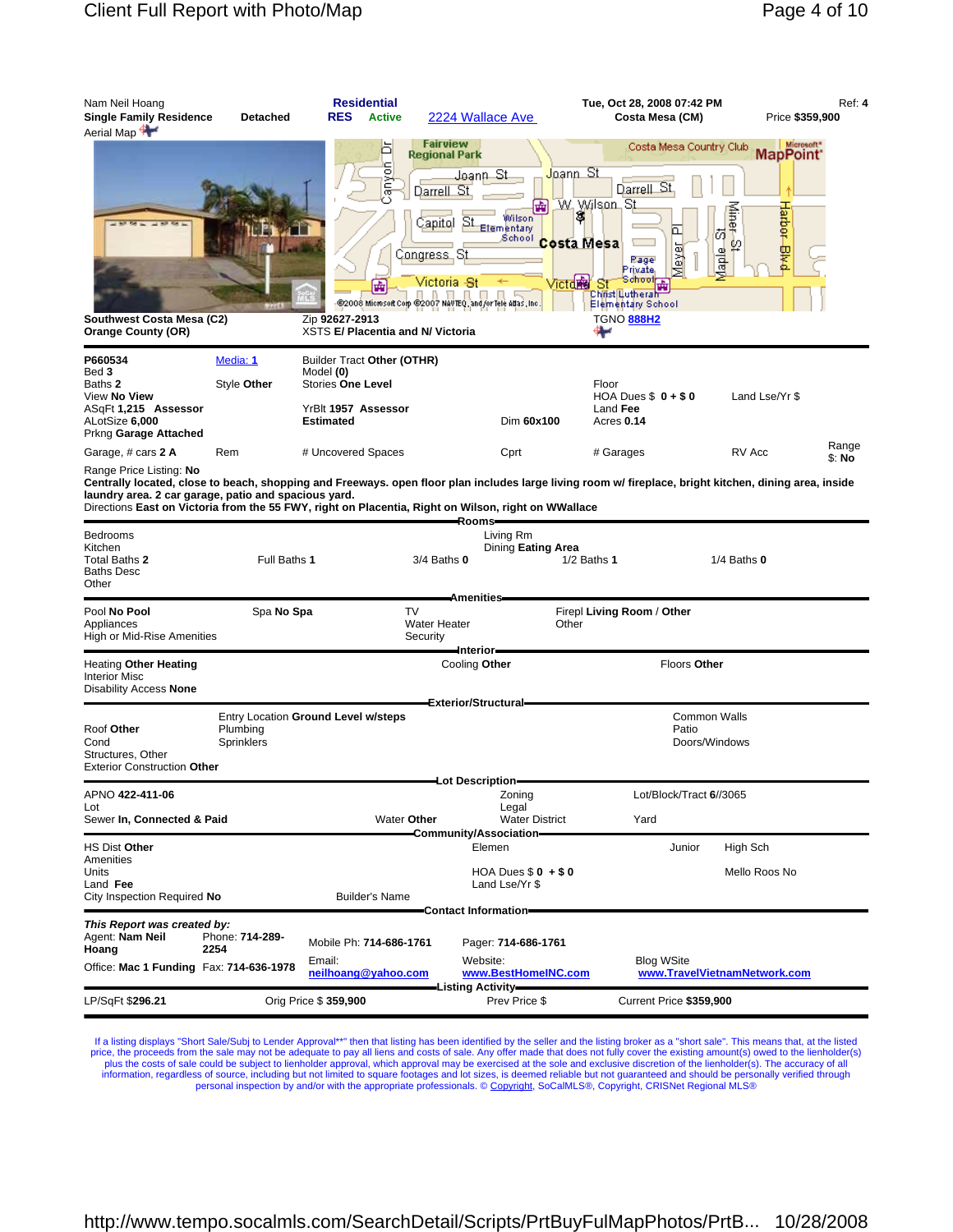| Nam Neil Hoang<br><b>Single Family Residence</b><br>Aerial Map                                    | <b>Detached</b>              | <b>Residential</b><br><b>RES</b><br><b>Active</b>                                    | 850 W Wilson St                                                                                                                                      | Tue, Oct 28, 2008 07:42 PM<br>Costa Mesa (CM)                                                                                                                                      | <b>Ref: 5</b><br>Price \$419,000                                                                                                                                      |
|---------------------------------------------------------------------------------------------------|------------------------------|--------------------------------------------------------------------------------------|------------------------------------------------------------------------------------------------------------------------------------------------------|------------------------------------------------------------------------------------------------------------------------------------------------------------------------------------|-----------------------------------------------------------------------------------------------------------------------------------------------------------------------|
| Southwest Costa Mesa (C2)<br><b>Orange County (OR)</b>                                            |                              | <b>Talbert</b><br><b>Regional</b><br>Park<br>Zip 92627-3334<br><b>XSTS Placentia</b> | <b>Fairview</b><br>Regional<br><b>Park</b><br>Capitol<br>Canyon<br>Congress Sj<br>@2008 Microsoft Corp @2007 NAVTEQ, and/or Tele Adas, Inc. Victoria | Estancia<br>High School<br>Costa Mesa<br>π<br>W. Wilson<br>Wilson <sup>-</sup><br>entre<br>Elementary<br>School<br>Aye<br>-St_i<br><b>Victor制</b><br>-St<br><b>TGNO 888G2</b><br>⊷ | Microsoft <sup>*</sup><br>MapPoint <sup>*</sup><br>Costa Mesa Country Club<br>Joann St<br>Darrell St<br>St<br><b>Tripet</b><br>b.<br>혀<br>$\varphi$<br>Meyer<br>Maple |
| S551655                                                                                           | Media: 1                     | Builder Tract Other (OTHR)                                                           |                                                                                                                                                      |                                                                                                                                                                                    |                                                                                                                                                                       |
| Bed 5<br>Baths 3<br>View No View<br>ASqFt 1,117 Assessor<br>ALotSize 6,000                        | Style Other                  | Model (0)<br><b>Stories One Level</b><br>YrBlt 1956 Assessor<br>Assessor             | Dim 60x100                                                                                                                                           | Floor<br>HOA Dues $$0 + $0$<br>Land Fee<br>Acres 0.14                                                                                                                              | Land Lse/Yr \$                                                                                                                                                        |
| Prkng Garage - Side Entry<br>Garage, # cars 2                                                     | Rem                          | # Uncovered Spaces                                                                   | Cprt                                                                                                                                                 | # Garages                                                                                                                                                                          | Range<br>RV Acc                                                                                                                                                       |
| Range Price Listing: No<br>Directions Placentia                                                   |                              |                                                                                      | Bank Owned sold in AS IS Condition. Feature 5 Bedroom plus a Den 2 3/4 Bathroom Price to Sell                                                        |                                                                                                                                                                                    | \$: No                                                                                                                                                                |
| Bedrooms All Bedrooms Down<br>Kitchen<br>Total Baths 3<br><b>Baths Desc</b><br>Other              | Full Baths 2                 |                                                                                      | -Rooms-<br>Living Rm<br>Dining Other Dining<br>3/4 Baths 1<br><b>Amenities</b>                                                                       | $1/2$ Baths $0$                                                                                                                                                                    | $1/4$ Baths $0$                                                                                                                                                       |
| Pool No Pool<br>Appliances<br>High or Mid-Rise Amenities                                          | Spa No Spa                   | TV<br>Water Heater<br>Security                                                       | Other                                                                                                                                                | Firepl Family Room / Stone / Other                                                                                                                                                 |                                                                                                                                                                       |
| <b>Heating Other Heating</b><br><b>Interior Misc</b><br>Disability Access None                    |                              | Cooling Other                                                                        | -Interior-                                                                                                                                           | Floors Carpet - Partial                                                                                                                                                            |                                                                                                                                                                       |
|                                                                                                   |                              |                                                                                      | Exterior/Structural-                                                                                                                                 |                                                                                                                                                                                    | <b>Common Walls</b>                                                                                                                                                   |
| Roof Composition<br>Cond As Is, Fixer<br>Structures, Other<br><b>Exterior Construction Stucco</b> | Plumbing<br>Sprinklers       | Entry Location Ground Level - no steps                                               |                                                                                                                                                      |                                                                                                                                                                                    | Patio<br>Doors/Windows                                                                                                                                                |
| APNO 422-363-19                                                                                   |                              |                                                                                      | —Lot Description<br>Zoning                                                                                                                           | Lot/Block/Tract 15//2873                                                                                                                                                           |                                                                                                                                                                       |
| Lot<br>Sewer In Street                                                                            | <b>Water District/Public</b> |                                                                                      | Legal<br><b>Water District</b>                                                                                                                       | Yard Block Wall                                                                                                                                                                    |                                                                                                                                                                       |
| HS Dist Newport Mesa Unified School District                                                      |                              |                                                                                      | Community/Association-<br>Elemen                                                                                                                     | Junior                                                                                                                                                                             | High Sch                                                                                                                                                              |
| Amenities<br>Units<br>Land Fee<br>City Inspection Required No                                     |                              | <b>Builder's Name</b>                                                                | HOA Dues $$0 + $0$<br>Land Lse/Yr \$                                                                                                                 |                                                                                                                                                                                    | Mello Roos No                                                                                                                                                         |
|                                                                                                   |                              |                                                                                      | Contact Information=                                                                                                                                 |                                                                                                                                                                                    |                                                                                                                                                                       |
| This Report was created by:<br>Agent: Nam Neil<br>Hoang<br>2254                                   | Phone: 714-289-              | Mobile Ph: 714-686-1761                                                              | Pager: 714-686-1761                                                                                                                                  |                                                                                                                                                                                    |                                                                                                                                                                       |
| Office: Mac 1 Funding Fax: 714-636-1978                                                           |                              | Email:<br>neilhoang@yahoo.com                                                        | Website:<br>www.BestHomeINC.com                                                                                                                      | <b>Blog WSite</b>                                                                                                                                                                  | www.TravelVietnamNetwork.com                                                                                                                                          |
| LP/SqFt \$375.11                                                                                  |                              | Orig Price \$419,000                                                                 | -Listing Activity—<br>Prev Price \$                                                                                                                  | Current Price \$419,000                                                                                                                                                            |                                                                                                                                                                       |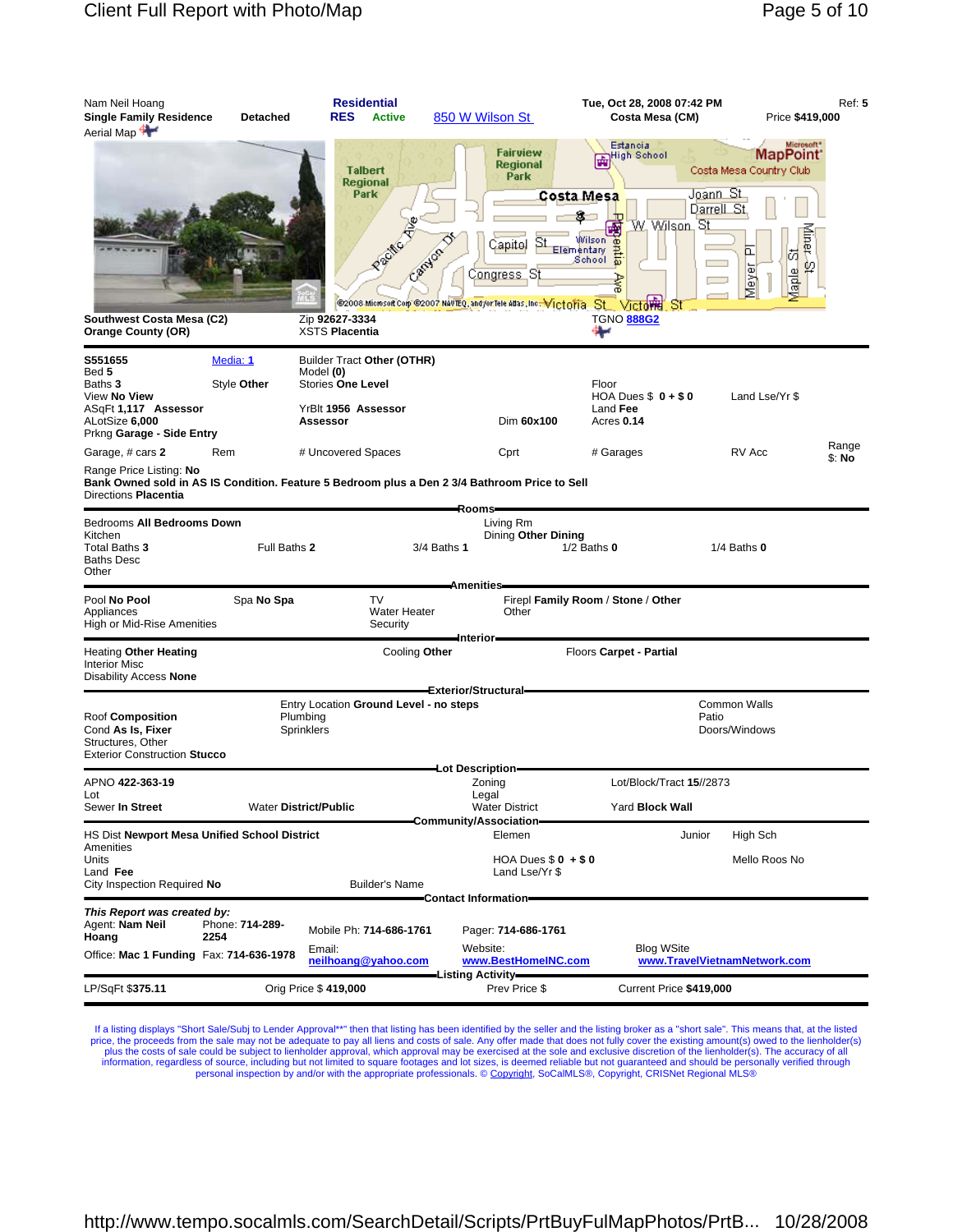| Nam Neil Hoang<br>Single Family Residence<br>Aerial Map                                                                             | <b>Detached</b>           | <b>Residential</b><br><b>RES</b><br><b>Active</b>                                                                    | 2194 Raleigh Ave                                                                                                                                                                              | Tue, Oct 28, 2008 07:42 PM<br>Costa Mesa (CM)                                                                                                                   | Ref: 6<br>Price \$424,900                                                                                                                       |
|-------------------------------------------------------------------------------------------------------------------------------------|---------------------------|----------------------------------------------------------------------------------------------------------------------|-----------------------------------------------------------------------------------------------------------------------------------------------------------------------------------------------|-----------------------------------------------------------------------------------------------------------------------------------------------------------------|-------------------------------------------------------------------------------------------------------------------------------------------------|
| Central Costa Mesa (C4)<br><b>Orange County (OR)</b>                                                                                |                           | Cali<br>Capitol<br>Congress St<br>₩<br>Victoria<br>Elementary School<br>Zip 92627-2941<br>XSTS Placentia / W. Wilson | Joann St<br>Joann_St_<br>Darrell St<br>歯<br>Wilson<br>S<br>Elementary<br>School<br><b>Victorial</b><br>Victoria <del>S</del> t<br>@2008 Microsoft Corp @2007 NAVTEQ, and /or Tele Atlas, Inc. | Darrell St<br><u>W. Wilson, St</u><br>Costa Mesa<br>௨<br>丙<br>\$,<br>Meyer<br>Pemon:<br>'St<br>Costa Mesa<br>Ave<br>Civic<br>Playhous<br><b>TGNO 888H2</b><br>₩ | Microsoft <sup>*</sup><br>MapPoint <sup>®</sup><br>γline⊬<br>arbot<br>₽<br>Maple<br>pka<br>Hamilton S                                           |
| P659683<br>Bed 2<br>Baths <b>2</b><br>View <b>No View</b><br>ASqFt 1,167 Assessor<br>ALotSize <b>7,253</b><br>Prkng Garage Attached | Media: 3<br>Style Cottage | Builder Tract Other (OTHR)<br>Model (0)<br><b>Stories One Level</b><br>YrBlt 1957 Assessor<br>Assessor               | Dim 54x133                                                                                                                                                                                    | Floor<br>HOA Dues $$0 + $0$<br>Land Fee<br>Acres 0.17                                                                                                           | Land Lse/Yr \$                                                                                                                                  |
| Garage, # cars 2 A<br>Range Price Listing: No                                                                                       | Rem                       | # Uncovered Spaces                                                                                                   | Cprt                                                                                                                                                                                          | # Garages                                                                                                                                                       | Range<br>RV Acc<br>\$: No                                                                                                                       |
| Directions From Placentia Ave (N. of Victoria) rt. on W. Wilson, 2nd rt. is Raleigh.                                                |                           |                                                                                                                      | Rooms-                                                                                                                                                                                        | Living Room; Dining area; inside w/d hookup; covered patio, large back yard; large paved drive way for extra parking.                                           | Roomy 5-bedroom 2-bath home - 3 bedroom addition on back (Buyer to verify if permitted-not included in Assessor's square footage), fireplace in |
| Bedrooms<br>Kitchen<br>Total Baths 2<br>Baths Desc<br>Other                                                                         | Full Baths 2              |                                                                                                                      | Living Rm<br>Dining Living/Dining Combo<br>$3/4$ Baths $0$                                                                                                                                    | $1/2$ Baths $0$                                                                                                                                                 | $1/4$ Baths $0$                                                                                                                                 |
| Pool <b>No Pool</b><br>Appliances<br>High or Mid-Rise Amenities                                                                     | Spa No Spa                | TV<br>Water Heater<br>Security                                                                                       | <b>Amenities</b><br>Other                                                                                                                                                                     | Firepl Living Room / Brick / Gas Starter                                                                                                                        |                                                                                                                                                 |
| Heating Other Heating<br>Interior Misc<br>Disability Access None                                                                    |                           | Cooling Other                                                                                                        | ∎nterior-                                                                                                                                                                                     | Floors Carpet - Partial, Ceramic Tile                                                                                                                           |                                                                                                                                                 |
| Roof Composition<br>Cond<br>Structures, Other<br><b>Exterior Construction Stucco</b>                                                |                           | Entry Location Ground Level w/steps<br>Plumbing<br>Sprinklers                                                        | <b>Exterior/Structural</b>                                                                                                                                                                    |                                                                                                                                                                 | <b>Common Walls</b><br>Patio<br>Doors/Windows                                                                                                   |
| APNO <b>422-401-17</b><br>Lot<br>Sewer In, Connected & Paid                                                                         |                           | <b>Water District/Public</b>                                                                                         | -Lot Description-<br>Zoning<br>Legal                                                                                                                                                          | <b>Water District</b><br>Yard                                                                                                                                   | Lot/Block/Tract 10//2947                                                                                                                        |
| HS Dist Newport Mesa Unified School District<br>Amenities<br>Units<br>Land Fee<br>City Inspection Required No                       |                           | <b>Builder's Name</b>                                                                                                | Community/Association-<br>Elemen<br>HOA Dues $$0 + $0$<br>Land Lse/Yr \$                                                                                                                      | Junior                                                                                                                                                          | High Sch<br>Mello Roos Unknown                                                                                                                  |
| This Report was created by:<br>Agent: <b>Nam Neil</b><br>Hoang<br>Office: Mac 1 Funding Fax: 714-636-1978                           | Phone: 714-289-<br>2254   | Mobile Ph: 714-686-1761<br>Email:<br>neilhoang@yahoo.com                                                             | -Contact Information-<br>Pager: 714-686-1761<br>Website:<br>www.BestHomeINC.com<br>-Listing Activity—                                                                                         | <b>Blog WSite</b>                                                                                                                                               | www.TravelVietnamNetwork.com                                                                                                                    |
| LP/SqFt \$364.10                                                                                                                    |                           | Orig Price \$424,900                                                                                                 | Prev Price \$                                                                                                                                                                                 | Current Price \$424,900                                                                                                                                         |                                                                                                                                                 |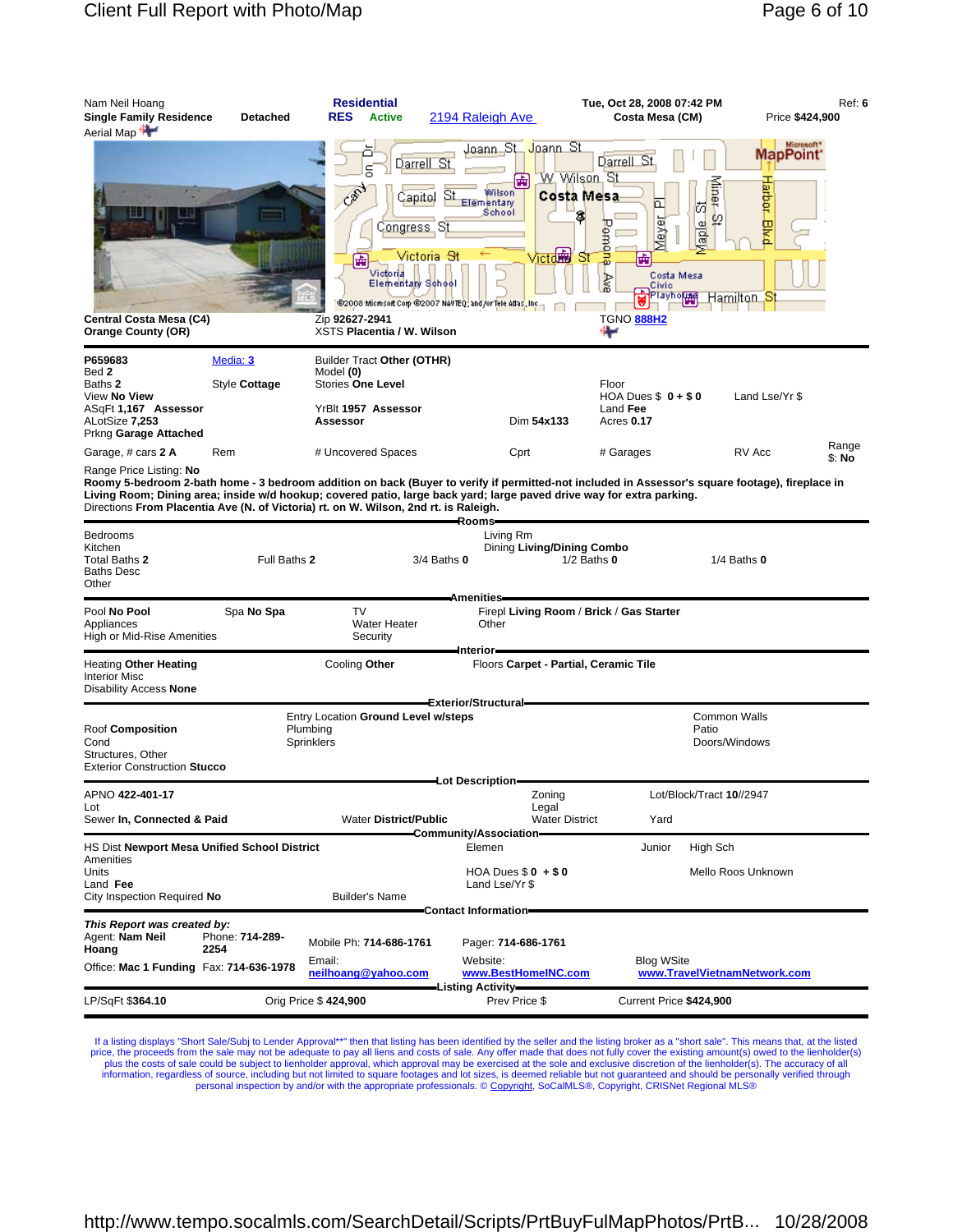| Nam Neil Hoang<br><b>Single Family Residence</b><br>Aerial Map                                                                                                      |            | Detached                     | <b>Residential</b><br><b>RES</b><br><b>Active</b>                                                                                                                                                                                                                                                                                                                                                                                                            | 2222 Avalon St                                                                                   |                                                                                            | Tue, Oct 28, 2008 07:42 PM<br>Costa Mesa (CM)                     |        | Price \$424,900*                     | Ref: 7          |
|---------------------------------------------------------------------------------------------------------------------------------------------------------------------|------------|------------------------------|--------------------------------------------------------------------------------------------------------------------------------------------------------------------------------------------------------------------------------------------------------------------------------------------------------------------------------------------------------------------------------------------------------------------------------------------------------------|--------------------------------------------------------------------------------------------------|--------------------------------------------------------------------------------------------|-------------------------------------------------------------------|--------|--------------------------------------|-----------------|
| Central Costa Mesa (C4)<br><b>Orange County (OR)</b>                                                                                                                |            |                              | Harber<br><b>Miner</b><br>65<br>Maple<br>¢<br>쁗<br>√ictorial<br>Zip 92627-1620<br>XSTS Wilson and Fairview.                                                                                                                                                                                                                                                                                                                                                  | W Wilson St<br><u> Avocado St</u><br>@2008 Microsoft Corp @2007 NAVTEQ, and for Tele Atlas, Inc. | $\sqrt{2}$ $\sqrt{1}$ $\sqrt{1}$ $\sqrt{1}$<br>Wake Forest Rd<br>Joann "St.,<br>Costa Mesa | 55<br><b>HORY</b><br><b>TGNO 889A2</b><br>₩                       | MASON  | <b>MapPoint</b><br>Lindbergh<br>Park |                 |
| P653665<br>Bed 3                                                                                                                                                    | Media: 14  |                              | Builder Tract Other (OTHR)                                                                                                                                                                                                                                                                                                                                                                                                                                   |                                                                                                  |                                                                                            |                                                                   |        |                                      |                 |
| Baths <b>4</b>                                                                                                                                                      |            | Style Contemporary           | Model (A)<br>Stories One Level                                                                                                                                                                                                                                                                                                                                                                                                                               |                                                                                                  |                                                                                            | Floor                                                             |        |                                      |                 |
| View <b>View</b><br>ASqFt 1,505 Assessor<br>ALotSize 7,217<br>Prkng                                                                                                 |            |                              | YrBlt 1956 Assessor<br>Assessor                                                                                                                                                                                                                                                                                                                                                                                                                              |                                                                                                  | Dim 53x134                                                                                 | HOA Dues $$0 + $0$<br>Land Fee<br>Acres 0.17                      |        | Land Lse/Yr \$                       |                 |
| Garage, # cars 2                                                                                                                                                    | Rem 0      |                              | # Uncovered Spaces                                                                                                                                                                                                                                                                                                                                                                                                                                           |                                                                                                  | Cprt                                                                                       | # Garages                                                         |        | RV Acc                               | Range<br>\$: No |
| Range Price Listing: No<br>restaurants.<br>Directions Wilson and Fairview. www.mapquest.com<br>Bedrooms All Bedrooms Down<br>Kitchen Tile Counters<br>Total Baths 4 |            | Full Baths 2                 | BANK OWN, Single story large home shows light and bright. Light color Tiles through the home, up gradated kitchen with nice cabinets and color tile<br>flooring, Entry way with a large living room, Hugh family room/bonus o and a large dining area off the kitchen. Back yard with covered patio, long<br>driveway for extra parking, 2 car garage attached and a large back yard Located in south coast metro area, easy access to shopping, schools and | Rooms-<br>3/4 Baths 1                                                                            | Dining Eating Area<br>$1/2$ Baths 1                                                        | Living Rm Living Rm Entrance, Living Room                         |        | $1/4$ Baths $0$                      |                 |
| Baths Desc Tub - 2+ Person<br>Other                                                                                                                                 |            |                              |                                                                                                                                                                                                                                                                                                                                                                                                                                                              |                                                                                                  |                                                                                            |                                                                   |        |                                      |                 |
| Pool <b>No Pool</b><br>Appliances<br>High or Mid-Rise Amenities                                                                                                     | Spa No Spa |                              | TV<br>Water Heater Gas<br>Security                                                                                                                                                                                                                                                                                                                                                                                                                           | <b>Amenities</b><br>Other<br>–Interior–                                                          |                                                                                            | Firepl Family Room / Brick / Uses Wood Only                       |        |                                      |                 |
| Heating <b>Natural Gas</b><br><b>Interior Misc</b><br>Disability Access <b>None</b>                                                                                 |            |                              | Cooling No Air Conditioning                                                                                                                                                                                                                                                                                                                                                                                                                                  |                                                                                                  |                                                                                            | <b>Floors Ceramic Tile</b>                                        |        |                                      |                 |
| Roof Composition<br>Cond <b>As Is</b><br>Structures, Other<br><b>Exterior Construction Frame</b>                                                                    |            | Plumbing<br>Sprinklers       | Entry Location Ground Level - no steps                                                                                                                                                                                                                                                                                                                                                                                                                       | Exterior/Structural=                                                                             |                                                                                            | Common Walls No one above<br>Patio Covered Patio<br>Doors/Windows |        |                                      |                 |
| APNO 419-012-07                                                                                                                                                     |            |                              |                                                                                                                                                                                                                                                                                                                                                                                                                                                              | Lot Description=<br>Zoning                                                                       |                                                                                            | Lot/Block/Tract 7//2344                                           |        |                                      |                 |
| Lot Lot Level-Flat<br>Sewer In Street                                                                                                                               |            | <b>Water District/Public</b> |                                                                                                                                                                                                                                                                                                                                                                                                                                                              | Legal<br><b>Water District</b>                                                                   |                                                                                            | Yard Yard                                                         |        |                                      |                 |
| HS Dist Huntington Beach Union High School District                                                                                                                 |            |                              |                                                                                                                                                                                                                                                                                                                                                                                                                                                              | Community/Association                                                                            | Elemen                                                                                     |                                                                   | Junior | High Sch                             |                 |
| Amenities<br>Units<br>Land Fee                                                                                                                                      |            |                              |                                                                                                                                                                                                                                                                                                                                                                                                                                                              |                                                                                                  | HOA Dues $$0 + $0$<br>Land Lse/Yr \$                                                       |                                                                   |        | Mello Roos No                        |                 |
| City Inspection Required No                                                                                                                                         |            |                              | <b>Builder's Name</b>                                                                                                                                                                                                                                                                                                                                                                                                                                        |                                                                                                  |                                                                                            |                                                                   |        |                                      |                 |
| This Report was created by:<br>Agent: Nam Neil<br>Hoang                                                                                                             | 2254       | Phone: 714-289-              | Mobile Ph: 714-686-1761                                                                                                                                                                                                                                                                                                                                                                                                                                      | -Contact Information-<br>Pager: 714-686-1761                                                     |                                                                                            |                                                                   |        |                                      |                 |
| Office: Mac 1 Funding Fax: 714-636-1978                                                                                                                             |            |                              | Email:<br>neilhoang@yahoo.com                                                                                                                                                                                                                                                                                                                                                                                                                                | Website:<br>www.BestHomeINC.com                                                                  |                                                                                            | <b>Blog WSite</b>                                                 |        | www.TravelVietnamNetwork.com         |                 |
| LP/SqFt \$282.33                                                                                                                                                    |            | Orig Price \$439,900         |                                                                                                                                                                                                                                                                                                                                                                                                                                                              | -Listing Activity—<br>Prev Price \$439,900                                                       |                                                                                            | Current Price \$424,900                                           |        |                                      |                 |
|                                                                                                                                                                     |            |                              |                                                                                                                                                                                                                                                                                                                                                                                                                                                              |                                                                                                  |                                                                                            |                                                                   |        |                                      |                 |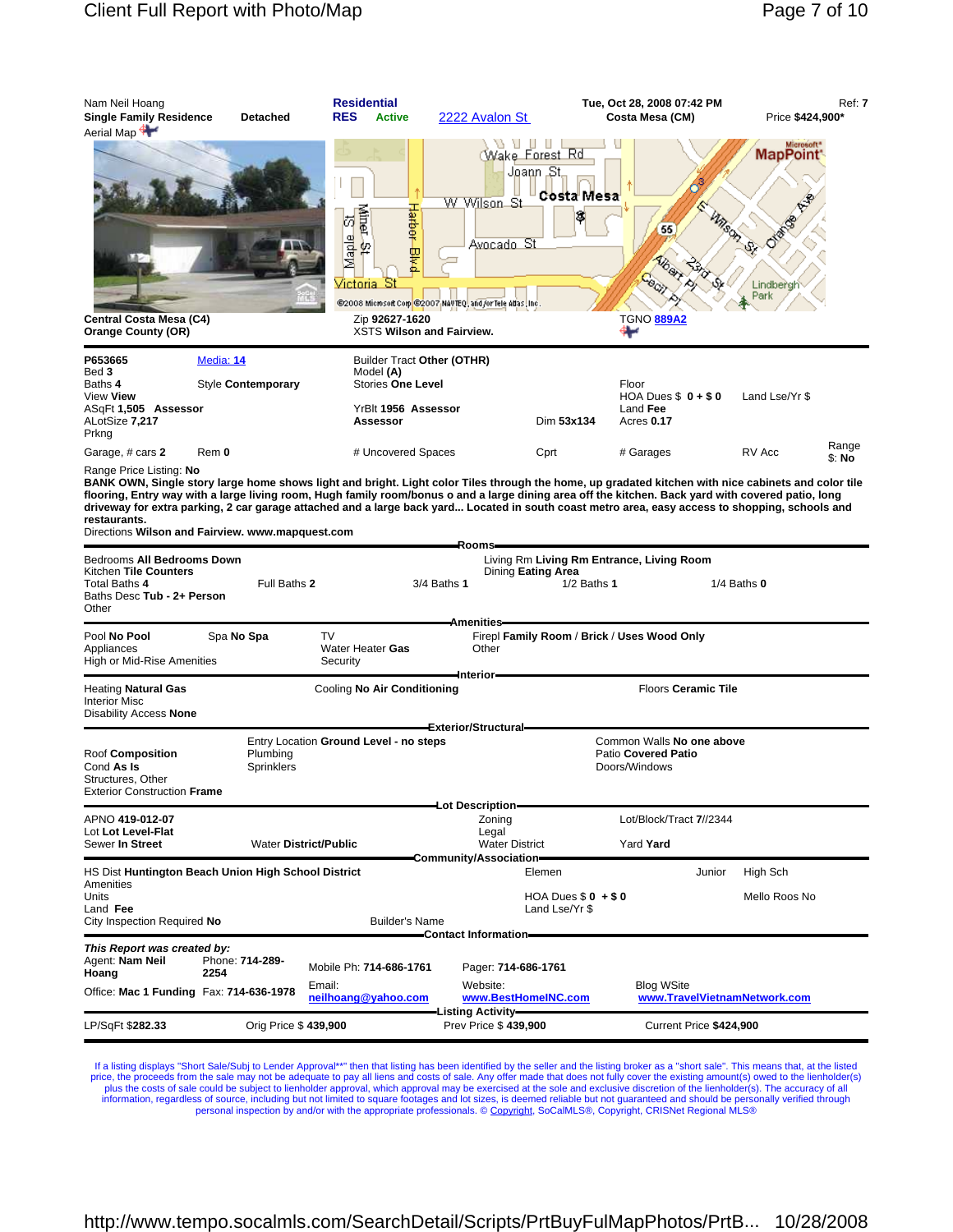| Nam Neil Hoang<br><b>Single Family Residence</b><br>Aerial Map                                                                                                                              | Detached                | <b>Residential</b><br><b>RES</b><br><b>Active</b>                                         | 2913 Peppertree Ln                                                                                                                                   |                                         | Tue, Oct 28, 2008 07:42 PM<br>Costa Mesa (CM)                                                                         | Price \$429,900*                                   | Ref: 8          |
|---------------------------------------------------------------------------------------------------------------------------------------------------------------------------------------------|-------------------------|-------------------------------------------------------------------------------------------|------------------------------------------------------------------------------------------------------------------------------------------------------|-----------------------------------------|-----------------------------------------------------------------------------------------------------------------------|----------------------------------------------------|-----------------|
| Mesa Verde (C1)<br><b>Orange County (OR)</b>                                                                                                                                                |                         | ava Rd<br>aker<br>m<br>喦<br>Adams Elementary<br>P<br>School<br>$\equiv$<br>Zip 92626-3807 | Costa Mesa<br>City Library-Mesa<br>erde<br><b>Andres</b><br>@2008 Microsoft Corp @2007 NAVTEQ, and /or Tele Atlas, Inc.<br>XSTS W. Harbor / N. Adams | Costa Mesa<br>Ş<br>Elm Ave<br>Adams Ave | Baker <sub>S</sub><br>Logan Ave<br>Village Way<br>Harbor<br>胃<br><b>TTP AVB</b><br><b>TGNO 858J6</b><br><sub>⊕⊯</sub> | nt<br>Montessori<br>School<br>Orange Coast College |                 |
| S539598                                                                                                                                                                                     | Media: 7                |                                                                                           | Builder Tract Custom (CUST)                                                                                                                          |                                         |                                                                                                                       |                                                    |                 |
| Bed 3<br>Baths 2<br>View No View<br>ASqFt 1,426 Assessor<br>ALotSize 6,825<br>Prkng                                                                                                         | Style Contemporary      | Model (1)<br><b>Stories One Level</b><br>YrBlt 1959 Assessor<br>Assessor                  |                                                                                                                                                      | Dim 65x105                              | Floor<br>HOA Dues $$0 + $0$<br>Land Fee<br>Acres 0.16                                                                 | Land Lse/Yr \$                                     |                 |
| Garage, # cars 2                                                                                                                                                                            | Rem                     | # Uncovered Spaces                                                                        |                                                                                                                                                      | Cprt                                    | # Garages                                                                                                             | RV Acc                                             | Range<br>\$: No |
| Range Price Listing: <b>No</b><br>great corner location right outside of Mesa Verde. Property has a beautiful kitchen, large lot and an open floor plan.<br>Directions W. Harbor / N. Adams |                         |                                                                                           |                                                                                                                                                      |                                         |                                                                                                                       |                                                    |                 |
| Bedrooms<br>Kitchen<br>Total Baths 2<br>Baths Desc<br>Other                                                                                                                                 | Full Baths 1            |                                                                                           | -Rooms—<br>Living Rm<br>3/4 Baths 1                                                                                                                  | Dining Family Room<br>$1/2$ Baths $0$   |                                                                                                                       | $1/4$ Baths $0$                                    |                 |
| Pool No Pool<br>Appliances<br>High or Mid-Rise Amenities                                                                                                                                    | Spa Above Ground        | TV                                                                                        | <b>Amenities</b><br>Water Heater None<br>Security                                                                                                    |                                         | Firepl Family Room / Other<br>Other                                                                                   |                                                    |                 |
| Heating Other Heating<br><b>Interior Misc</b><br>Disability Access None                                                                                                                     |                         |                                                                                           | -Interior-<br>Cooling Other                                                                                                                          |                                         | Floors Other                                                                                                          |                                                    |                 |
|                                                                                                                                                                                             |                         |                                                                                           | Exterior/Structural-<br>Entry Location Ground Level - no steps                                                                                       |                                         |                                                                                                                       | <b>Common Walls</b>                                |                 |
| Roof Composition/Shingle<br>Cond<br>Structures, Other<br><b>Exterior Construction Other</b>                                                                                                 |                         | Plumbing<br><b>Sprinklers</b>                                                             |                                                                                                                                                      |                                         |                                                                                                                       | Patio<br>Doors/Windows                             |                 |
| APNO <b>139-293-07</b>                                                                                                                                                                      |                         |                                                                                           | Lot Description=<br>Zoning                                                                                                                           |                                         | Lot/Block/Tract 298//2822                                                                                             |                                                    |                 |
| Lot<br>Sewer In Street Paid                                                                                                                                                                 |                         | Water Other                                                                               | Legal<br><b>Water District</b><br>Community/Association=                                                                                             | Yard                                    |                                                                                                                       |                                                    |                 |
| HS Dist Newport Mesa Unified School District                                                                                                                                                |                         |                                                                                           | Elemen                                                                                                                                               |                                         | Junior                                                                                                                | High Sch                                           |                 |
| Amenities<br>Units<br>Land Fee<br>City Inspection Required No                                                                                                                               |                         | <b>Builder's Name</b>                                                                     |                                                                                                                                                      | HOA Dues $$0 + $0$<br>Land Lse/Yr \$    |                                                                                                                       | Mello Roos No                                      |                 |
|                                                                                                                                                                                             |                         |                                                                                           | Contact Information=                                                                                                                                 |                                         |                                                                                                                       |                                                    |                 |
| This Report was created by:<br>Agent: Nam Neil<br>Hoang                                                                                                                                     | Phone: 714-289-<br>2254 | Mobile Ph: 714-686-1761                                                                   | Pager: 714-686-1761                                                                                                                                  |                                         |                                                                                                                       |                                                    |                 |
| Office: Mac 1 Funding Fax: 714-636-1978                                                                                                                                                     |                         | Email:<br>neilhoang@yahoo.com                                                             | Website:                                                                                                                                             | www.BestHomeINC.com                     | <b>Blog WSite</b>                                                                                                     | www.TravelVietnamNetwork.com                       |                 |
| LP/SqFt \$301.47                                                                                                                                                                            | Orig Price \$449,500    |                                                                                           | <b>Listing Activity-</b><br>Prev Price \$439,900                                                                                                     |                                         | Current Price \$429,900                                                                                               |                                                    |                 |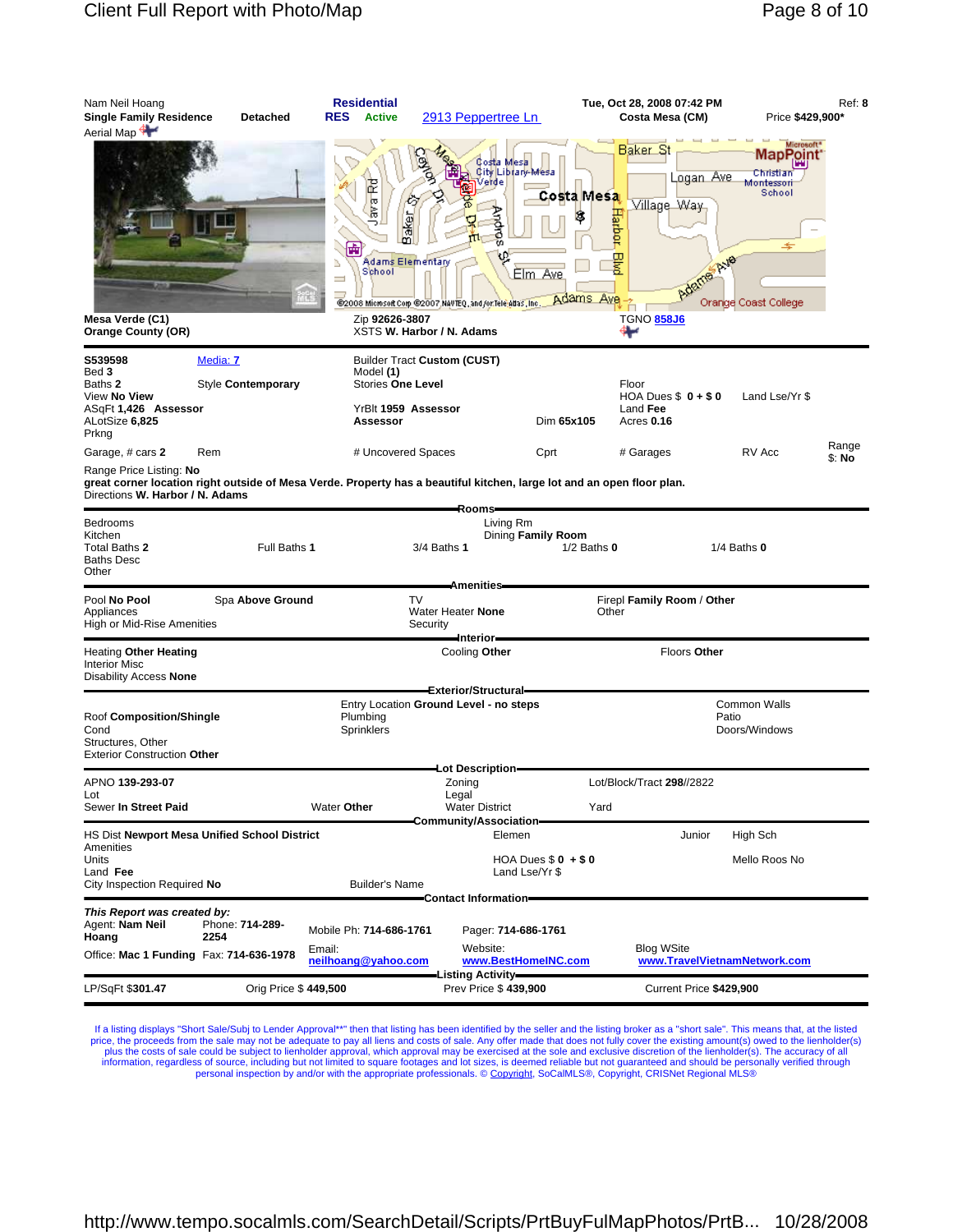| Nam Neil Hoang<br><b>Single Family Residence</b><br>Aerial Map <sup>†</sup>                                 | Detached                                                         | <b>Residential</b><br><b>RES</b><br><b>Active</b>                                                                                              | 1937 Maple Ave                                                                                                                                                   | Tue, Oct 28, 2008 07:42 PM<br>Costa Mesa (CM)                                                                         | Price \$429,900                                                                                                                                                        | Ref: 9          |
|-------------------------------------------------------------------------------------------------------------|------------------------------------------------------------------|------------------------------------------------------------------------------------------------------------------------------------------------|------------------------------------------------------------------------------------------------------------------------------------------------------------------|-----------------------------------------------------------------------------------------------------------------------|------------------------------------------------------------------------------------------------------------------------------------------------------------------------|-----------------|
| Central Costa Mesa (C4)<br><b>Orange County (OR)</b>                                                        |                                                                  | Continental Ave<br>Placentia Ave<br><b>Palace</b><br>Federal Ave<br>Ave<br>$W$ 19th St<br>Center St.<br>Zip 92627-2659<br>XSTS Harbor and 19th | Wallace<br>enomo <sup>1</sup><br>Aye<br>Sterling<br>Arnold<br>Ave<br>Ave<br>Plumer St<br>@2008 Microsoft Corp @2007 NAVTEQ, and /or Tele Atlas ; Inc. Ligns Park | Hadqist<br>礜<br>Costa Mesa<br>Anaheim<br>\$<br>$W$ 19th St<br>Š<br>55<br>Ħ<br>Triangle<br>Sguare<br><b>TGNO 888J3</b> | Microsoft <sup>*</sup><br><b>MapPoint</b><br>Ford Por<br>55<br>Children<br>r G<br>FUNCTION<br> 曲<br>Joachim<br>School                                                  |                 |
| M110217                                                                                                     | Media: 1                                                         | Builder Tract Other (OTHR)                                                                                                                     |                                                                                                                                                                  |                                                                                                                       |                                                                                                                                                                        |                 |
| Bed 2<br>Baths 1                                                                                            | Style Traditional                                                | Model (0)<br><b>Stories One Level</b>                                                                                                          |                                                                                                                                                                  | Floor                                                                                                                 |                                                                                                                                                                        |                 |
| View No View<br>ASqFt 1,387 Assessor<br>ALotSize 6,050<br>Prkng                                             |                                                                  | YrBlt 1953 Assessor<br>Assessor                                                                                                                | Dim 55x110                                                                                                                                                       | HOA Dues $$0 + $0$<br>Land Fee<br>Acres 0.14                                                                          | Land Lse/Yr \$                                                                                                                                                         |                 |
| Garage, # cars 2                                                                                            | Rem                                                              | # Uncovered Spaces                                                                                                                             | Cprt                                                                                                                                                             | # Garages                                                                                                             | RV Acc                                                                                                                                                                 | Range<br>\$: No |
| Range Price Listing: No<br>Must see!!<br>Directions Harbor and 19th<br>Bedrooms<br>Kitchen<br>Total Baths 1 | Full Baths 1                                                     |                                                                                                                                                | Rooms-<br>Living Rm<br>Dining Eating Area<br>$3/4$ Baths $0$                                                                                                     | $1/2$ Baths $0$                                                                                                       | Very cozy, nice backyard, great for investor or first time buyer home! Centrally located in Costa Mesa ideal for commuters. Listed at a great price<br>$1/4$ Baths $0$ |                 |
| Baths Desc<br>Other                                                                                         |                                                                  |                                                                                                                                                | <b>Amenities</b>                                                                                                                                                 |                                                                                                                       |                                                                                                                                                                        |                 |
| Pool No Pool<br>Appliances<br>High or Mid-Rise Amenities                                                    |                                                                  | Spa No Spa                                                                                                                                     |                                                                                                                                                                  | TV<br><b>Water Heater</b><br>Security                                                                                 | Firepl<br>Other                                                                                                                                                        |                 |
| Heating Other Heating<br>Interior Misc<br>Disability Access None                                            |                                                                  |                                                                                                                                                | ∎nterior=<br>Cooling Central                                                                                                                                     |                                                                                                                       | Floors Other                                                                                                                                                           |                 |
| Roof Other<br>Cond<br>Structures, Other<br><b>Exterior Construction Unknown</b>                             | Entry Location Ground Level - no steps<br>Plumbing<br>Sprinklers |                                                                                                                                                | Exterior/Structural=                                                                                                                                             |                                                                                                                       | <b>Common Walls</b><br>Patio<br>Doors/Windows                                                                                                                          |                 |
| APNO 422-141-15                                                                                             |                                                                  |                                                                                                                                                | —Lot Description—<br>Zoning                                                                                                                                      | Lot/Block/Tract 25//247                                                                                               |                                                                                                                                                                        |                 |
| Lot<br>Sewer Sewer Other                                                                                    |                                                                  | Water Other                                                                                                                                    | Legal<br><b>Water District</b><br>Community/Association-                                                                                                         | Yard                                                                                                                  |                                                                                                                                                                        |                 |
| HS Dist <b>Call L/O</b>                                                                                     |                                                                  |                                                                                                                                                | Elemen                                                                                                                                                           | Junior                                                                                                                | High Sch                                                                                                                                                               |                 |
| Amenities<br>Units<br>Land Fee<br>City Inspection Required No                                               |                                                                  | <b>Builder's Name</b>                                                                                                                          | HOA Dues $$0 + $0$<br>Land Lse/Yr \$                                                                                                                             |                                                                                                                       | Mello Roos Unknown                                                                                                                                                     |                 |
| This Report was created by:<br>Agent: Nam Neil<br>Hoang                                                     | Phone: 714-289-<br>2254                                          | Mobile Ph: 714-686-1761<br>Email:                                                                                                              | Contact Information=<br>Pager: 714-686-1761<br>Website:                                                                                                          |                                                                                                                       |                                                                                                                                                                        |                 |
| Office: Mac 1 Funding Fax: 714-636-1978                                                                     |                                                                  | neilhoang@yahoo.com                                                                                                                            | www.BestHomeINC.com                                                                                                                                              | <b>Blog WSite</b>                                                                                                     | www.TravelVietnamNetwork.com                                                                                                                                           |                 |
| LP/SqFt \$309.95                                                                                            | Orig Price \$429,900                                             |                                                                                                                                                | -Listing Activity-<br>Prev Price \$                                                                                                                              |                                                                                                                       | Current Price \$429,900                                                                                                                                                |                 |